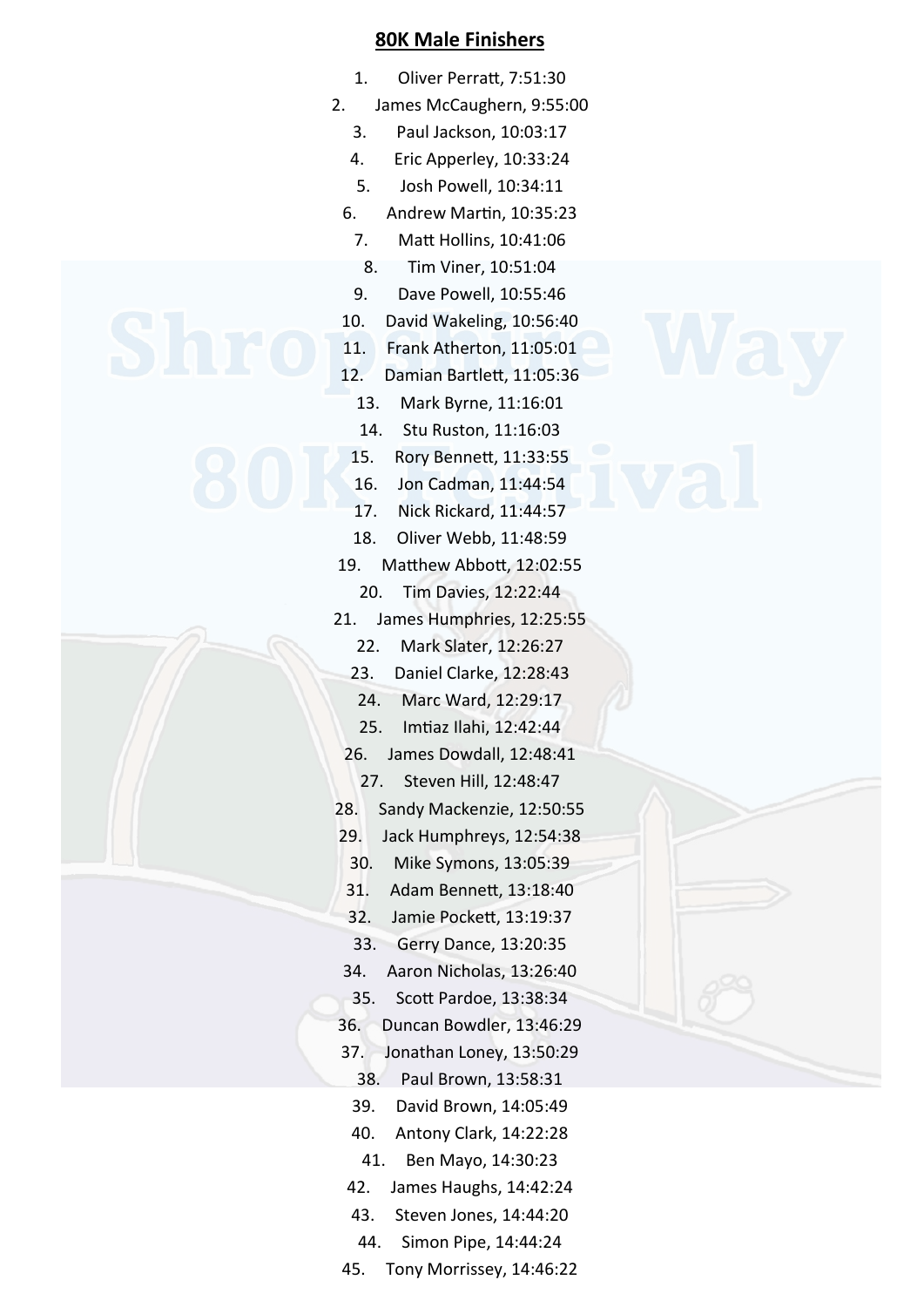## **80K Male Finishers**

- 46. Andrew Havvas, 14:47:25 47. Sean McCartney, 14:47:26 48. Jonathan Gledson, 14:50:24 49. Kevin Urmston, 14:50:28 50. Adam Ashbridge, 15:09:22
	- 51. Stephen Grant, 15:09:22
		- 52. Sam Jones, 15:11:18
	- 53. Kevin Cronshey, 15:11:19
	- 54. Phil Simon, 15:11:19 55. Matthew Peck, 15:23:22 56. Phil Clarke, 15:26:14
		- 57. Guy Evans, 15:30:12
	- 58. Ifan Jones, 15:30:13 59. Richard Spear, 15:30:13 60. John Pownall, 15:31:14
	- 61. Owen Mabbort, 15:31:14
	- 62. Jeff Campbell, 15:33:23 63. Matthew Parkhouse, 15:33:33 64. Ian Latham, 16:00:12
		- 65. Michael White, 16:27:07
	- 66. David Whitehead, 16:38:01
		- 67. Brian Mills, 17:02:38
		- 68. Robert Keast, 17:05:01
	- 69. Scott Morgan, 17:08:01
	- 70. Duncan Marsh, 17:08:03
		- 71. Ryan Burkin, 17:08:03
		- 72. Jon Briggs, 17:08:05
	- 73. Steve Partridge, 17:10:27
	- 74. Edward Stuart, 17:11:02
	- 75. Tim Hughes, 17:11:04
	- 76. Paul Walmsley, 17:14:00
	- 77. Dominic Kemp, 17:24:01
	- 78. Kees Stavenuiter, 17:24:02
	- 79. Martin Green, 17:24:58
	- 80. Roger Michell, 17:34:18
	- 81. Peter Cosford, 17:41:00
	- 82. Mark Cosford, 17:41:02
	- 83. Andrew Green, 17:44:56
	- 84. Robert Barclay, 18:32:53
	- 85. David Wilson, 18:49:45
	- 86. Pat Norris, 19:02:44
	- 87. Paul Remmer, 19:15:41
	- 88. Duncan Jones, 19:25:38
	- 89. Jeremy Bolam, 19:25:38